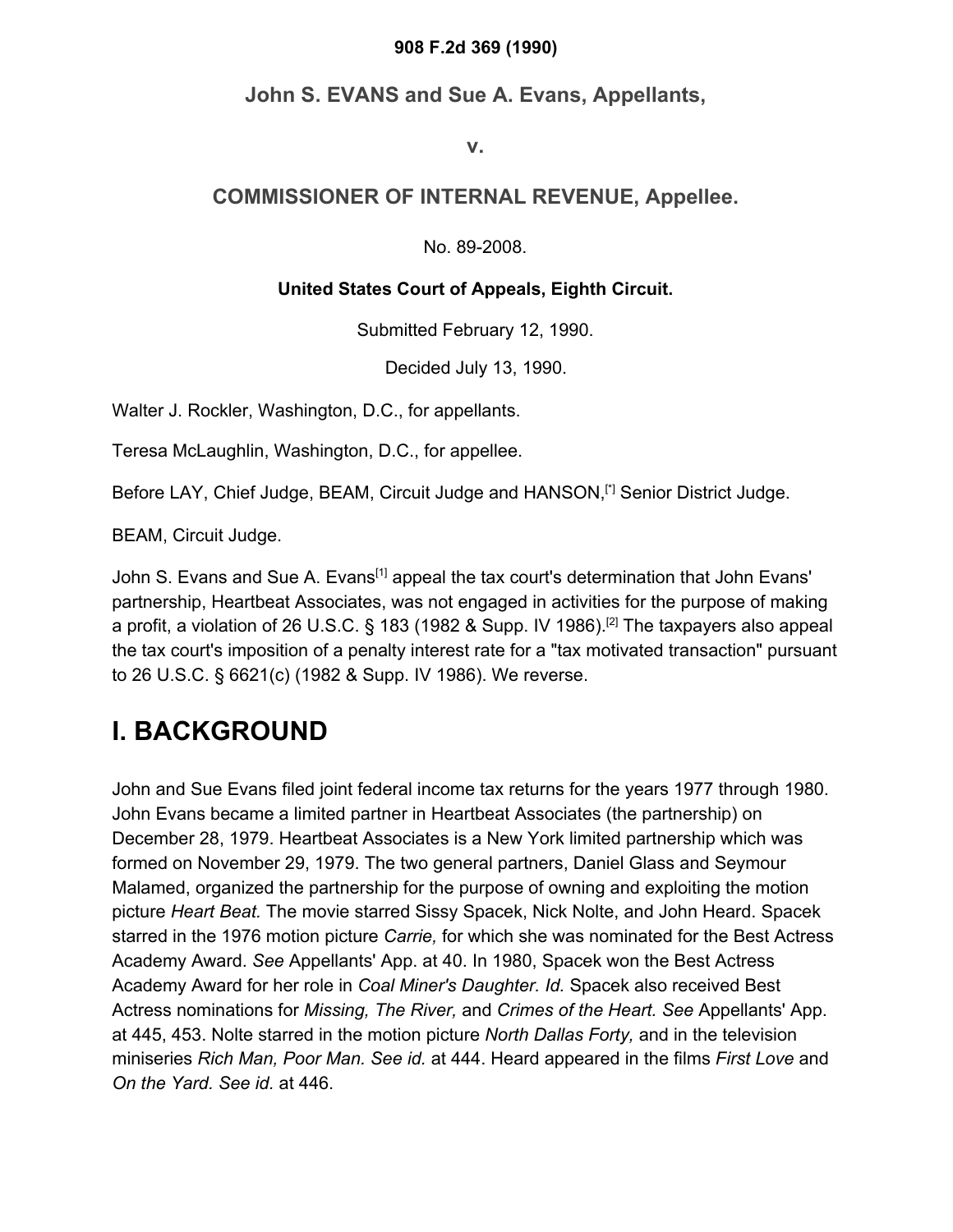*Heart Beat* was based on Carolyn Cassady's memoirs, and focused on the life of "beat generation" novelist Jack Kerouac. The film depicted the relationship between Kerouac, Neal Cassady and Carolyn Cassady, including their menage a trois. John Byrum wrote and directed *Heartbeat,* and Edward Pressman, Michael Shamberg, and Alan Greisman produced the motion picture.

The two general partners of Heartbeat Associates, Glass and Malamed, were experienced in the entertainment field at the time that they formed Heartbeat Associates. Glass is an attorney who has practiced law for approximately forty years, including many years in the motion picture and entertainment industry. At one time during his career, Glass was employed as general counsel of the television subsidiary of Columbia Pictures. Glass organized limited partnerships to acquire the rights to various motion pictures, including *Hooper, On Golden Pond, Semi-Tough, Carrie, The Killer Elite,* and *Breakheart Pass. See id.* at 161, 577-79. Malamed has been involved in the entertainment industry for approximately thirty years. He was employed by Columbia Pictures in various executive positions. Currently, Malamed is the chairman of The Vista Organization, Ltd., a publicly-held motion picture and television film production and distribution company. Malamed also organized limited partnerships to acquire motion pictures, including *California Suite, Midnight Express, Body Heat,* and *St. Ives. See id.* at 162, 529, 539.

In December of 1979, the partnership bought *Heart Beat* from Orion Pictures Company for \$4,420,000. The purchase price did not exceed the movie's production costs, including both the interest paid on production loans up to the closing date of the sale, and a fifteen percent allowance for Orion's overhead. The partnership paid \$300,000 in cash and executed two promissory notes for the balance of the purchase price. Pursuant to the purchase agreement, the partnership was required to pay Orion specific contingent amounts based on the movie's gross receipts.

The partnership also executed a distribution agreement which granted Orion all advertising, distribution, exhibition, and exploitation rights in the motion picture in perpetuity. Orion was to distribute *Heartbeat* through Warner Brothers, Inc. The partnership was required to pay \$450,000 for advertising and \$800,000 for a marketing strategy fee. These fees were separate from the distribution fees, and the partnership paid the required amounts by obtaining three loans from the Chemical Bank of New York.

The partnership offered twelve full-unit limited partnership interests. Each limited partner invested a total of \$142,500, which was payable in installments of \$25,000 upon subscription, \$67,500 on April 15, 1980, and \$50,000 on January 15, 1981. Also, each limited partner was required to assume personal liability for his or her ratable share of the recourse purchase note to Orion and the recourse marketing loan from Chemical Bank.

On December 28, 1979, John Evans became a limited partner in the partnership by purchasing a one-quarter unit interest. Evans paid \$6,250, and executed two notes in the amounts of \$16,875 and \$12,500. Evans also assumed personal liability for \$51,458 as his share of the recourse obligations to Orion and Chemical Bank.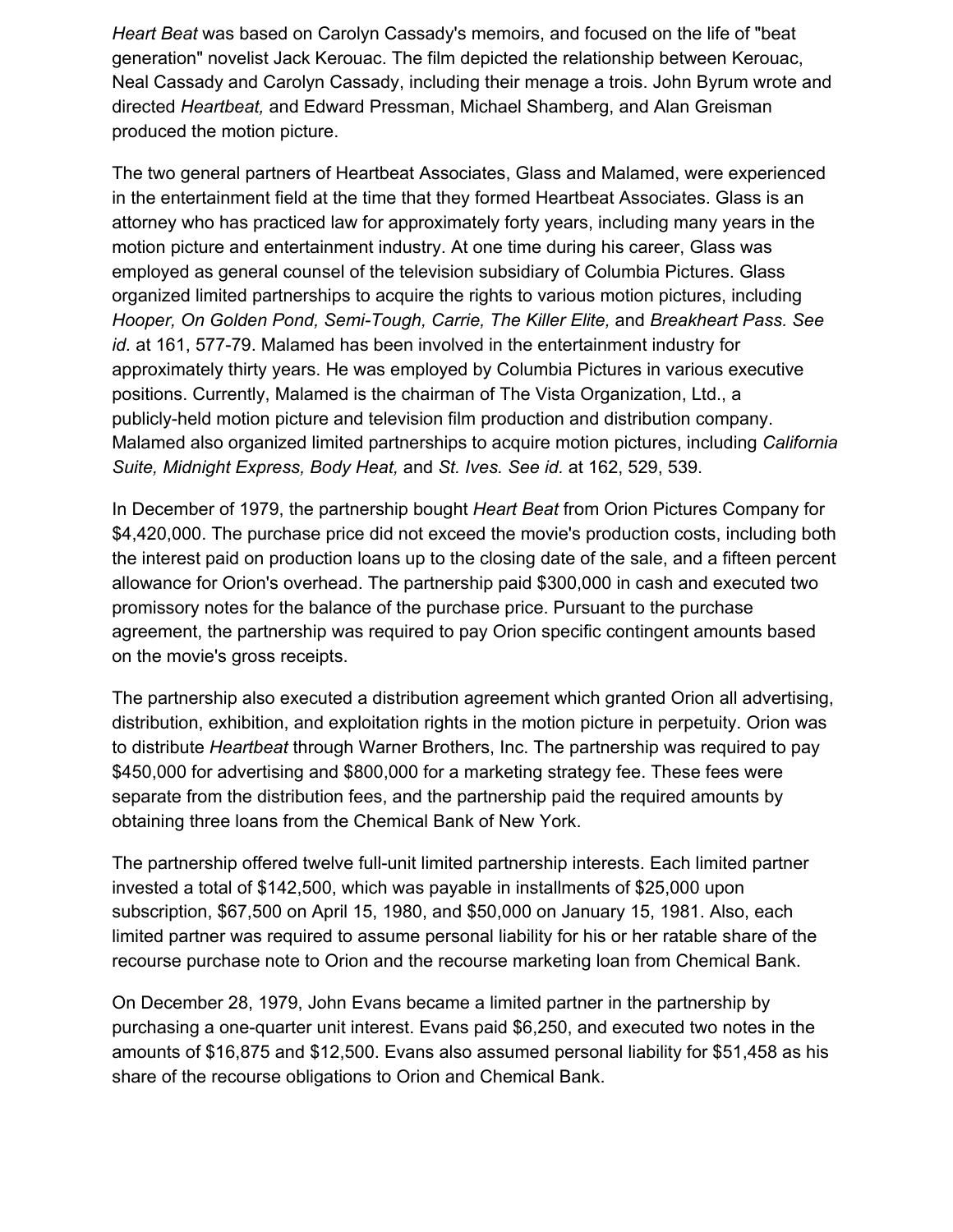In its 1979 income tax return, Heartbeat Associates claimed deductions of \$1,250,000 for advertising costs and distribution fees. *See id.* at 393. In its 1980 income tax return, Heartbeat Associates reported as income the amounts of gross receipts applied to the Chemical Bank and Orion payments. It reported depreciation expense of \$2,210,000, interest expense of approximately \$194,000, and professional fee expense of \$63,154. Heartbeat Associates claimed a qualified investment, for investment tax credit purposes, equal to the sum of the \$300,000 in cash and the \$2,000,000 recourse note paid to Orion for the purchase of the film.

On their 1979 and 1980 joint returns, John and Sue reported as losses John's distributive share of Heartbeat Associates' losses for those years, and they claimed an investment tax credit for 1980 attributable to his interest in the partnership.[3] *See id.* at 34-103. On January 28, 1986, the Commissioner of Internal Revenue sent a statutory notice of deficiency to the taxpayers, assessing deficiencies in the amounts of \$3,966, \$4,626, \$7,986, and \$8,428 for the years 1977, 1978, 1979, and 1980, respectively. On April 7, 1986, the taxpayers filed a petition with the United States Tax Court seeking a redetermination of the deficiencies. *See id.* at 5. Before trial, the Commissioner filed an amendment to his answer seeking a proposed penalty interest against the taxpayers.

The case was tried on December 8, 1987. As indicated, the tax court determined that Heartbeat Associates was not engaged in an activity for profit. The tax court also imposed a penalty interest rate against the taxpayers for the tax-motivated transaction.

## **II. DISCUSSION**

Section 183(a)<sup>[4]</sup> of the Internal Revenue Code provides that if an individual does not engage in an activity for profit, the deductions arising out of such activity will not be allowed, except as provided in section 183(b). To determine whether an activity is "not engaged in for profit," section 183(c)<sup>[5]</sup> must be examined in conjunction with section 162,<sup>[6]</sup> which allows deductions for trade or business expenses, and section  $212$ ,  $^{[7]}$  which specifies allowable deductions for expenses paid or incurred for the production of income. Also, section  $167(a)^{[8]}$  allows a depreciation deduction for the exhaustion, wear and tear of property used in business or for the production of income, and section  $38(a)^{[9]}$  specifies allowable investment tax credits for investments in depreciable (or amortizable) tangible personal property, pursuant to section  $48(a)(1)$ .<sup>[10]</sup>

Petitioners bear the burden of proving that Heartbeat Associates was engaged in an activity for profit and, thus, that the taxpayers are not required to pay any tax deficiencies. *See* Rule 142(a); *Taube v. Commissioner,* 88 T.C. 464, 480 (1987). The tax court found that the taxpayers failed to carry their burden. The court's determination of the taxpayer's primary motivation is a question of fact. *Jasionowski v. Commissioner,* 66 T.C. 312, 319 (1976). Thus, the factual determinations will not be set aside on review unless the tax court's findings are clearly erroneous. *See* Fed.R.Civ.P. 52(a); *Polakof v. Commissioner,* 820 F.2d 321, 323 (9th Cir.1987), *cert. denied,* 484 U.S. 1025, 108 S.Ct. 748, 98 L.Ed.2d 761 (1988).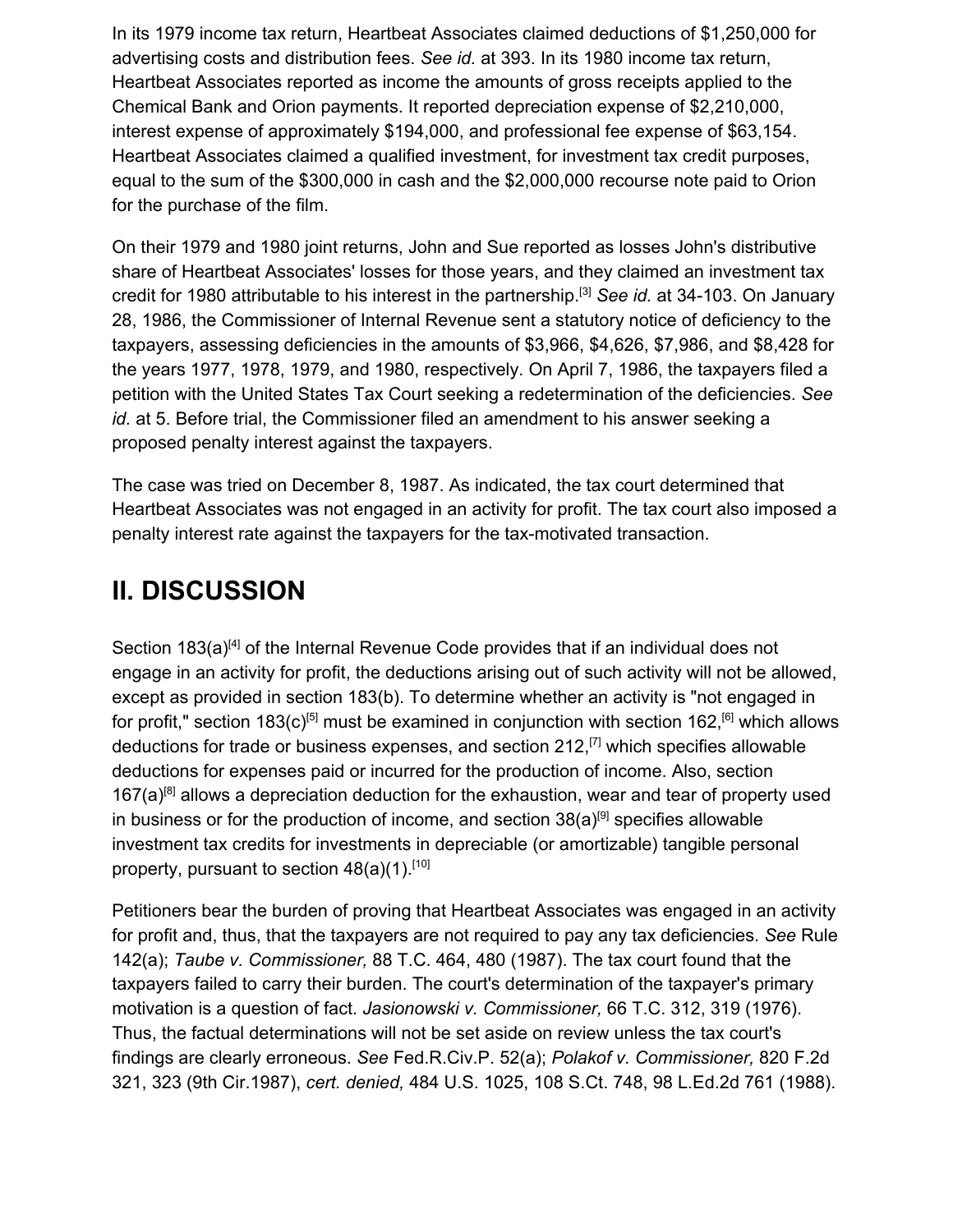"A finding is `clearly erroneous' when although there is evidence to support it, the reviewing court on the entire evidence is left with the definite and firm conviction that a mistake has been committed." *Commissioner v. Duberstein,* 363 U.S. 278, 291, 80 S.Ct. 1190, 1200, 4 L.Ed.2d 1218 (1960) (quoting *United States v. United States Gypsum Co.,* 333 U.S. 364, 395, 68 S.Ct. 525, 542, 92 L.Ed. 746 (1948)).

As the tax court correctly stated, "[t]he accepted standard in determining whether an activity is a trade or business or carried on for the production of income requires a showing that the activity was entered into with an `actual and honest objective of making a profit.'" *Evans v. Commissioner,* 56 T.C.M. (CCH) 335, 340 (1988) (quoting *Dreicer v. Commissioner,* 78 T.C. 642, 645 (1982), *aff'd without opinion,* 702 F.2d 1205 (D.C.Cir.1983)). In addition, while a reasonable expectation of profit is not required, a bona fide objective of realizing a profit must exist. *See Taube,* 88 T.C. at 478-79.

In determining whether the proper profit motive existed, the tax court properly examined the general partners' intent and profit objective at the time that Glass and Malamed created Heartbeat Associates and purchased *Heartbeat. See Polakof,* 820 F.2d at 323 (focus is on "dominant economic motive of the partnership, not that of the individual investors"); *Taube,* 88 T.C. at 480 (examination is of general partner's intent at beginning of transaction). After examining the applicable regulations, the tax court balanced the positive and negative factors pursuant to the regulations promulgated under section 183, which regulations list nine nonexclusive factors for determining whether an activity is engaged in for profit. These include: (1) the manner in which the taxpayer carries on the activity; (2) the expertise of the taxpayer or his advisors; (3) the time and effort expended by the taxpayer in carrying on the activity; (4) the expectation that the assets used in the activity may appreciate in value; (5) the success of the taxpayer in carrying on other similar or dissimilar activities; (6) the taxpayer's history of income or losses with respect to the activity; (7) the amount of occasional profits, if any, which are earned; (8) the financial status of the taxpayer; and (9) the elements of personal pleasure or recreation. Treas.Reg. § 1.183-2(b) (1978).

The treasury regulations provide that in determining whether a profit motive exists, an objective standard must be used. The regulations emphasize that all of the facts and circumstances of each case must be taken into account. Further, a reasonable expectation of profits is not required, and it may be sufficient that there is a small chance of making a large profit. Treas.Reg. § 1.183-2(a) (1978). The regulations provide an illustration of an investor in a wildcat oil well who incurs very substantial expenditures. Pursuant to the regulations, the investor is deemed to have the proper profit objective even though the expectation of a profit might be considered unreasonable. *Id.* The regulations summarize by stating that "[i]n determining whether an activity is engaged in for profit, greater weight is given to objective facts than to the taxpayer's mere statement of his intent." *Id.*

The tax court stated that it was satisfied that both Glass and Malamed were experienced in the entertainment industry. The tax court also found that before *Heartbeat* was filmed, the characteristics of the movie and the performers with their substantial credits indicated that the movie could have been profitable. In addition, the tax court found that Orion was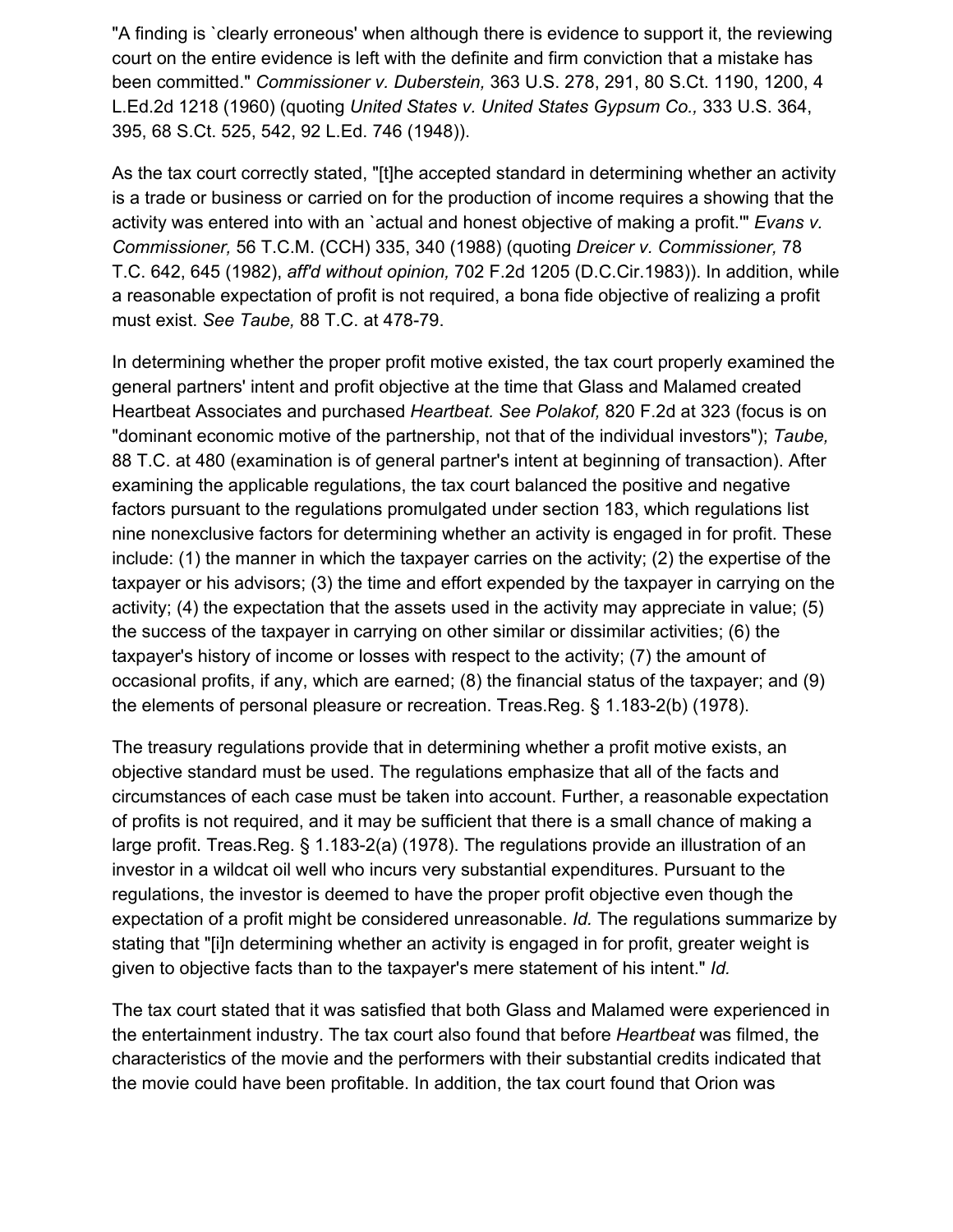managed by experienced individuals in the motion picture industry. The tax court, however, found that even though the motion picture industry is highly speculative, the general partners did not properly evaluate *Heartbeat's* profit potential when the partnership purchased the movie. The general partners, for example, did not review the results of the September 7, 1979, sneak preview of the movie in Denver, Colorado. Also, the general partners, upon application of objective standards, could not have had a bona fide belief that *Heartbeat* would realize gross receipts of \$28.5 million, which receipts were purportedly necessary for realizing a profit.

After carefully reviewing the record, we find that the positive factors which evidence a proper profit motive outweigh any negative factors. Unlike the tax court, we do not view the general partners' failure to obtain the results of the sneak preview of *Heartbeat* as a ponderous negative factor. Nothing in the record indicates the nature of the information obtainable from the sneak preview. Further, the results would not necessarily be a reliable indicator of the eventual success of *Heartbeat* because a movie frequently is subjected to further editing after reactions from the sneak preview have been evaluated. We also find the tax court's determination, that the partners could not have had a bona fide belief that *Heartbeat* would realize sufficient gross receipts to produce a profit, clearly erroneous.<sup>[11]</sup>

After reviewing all of the evidence, we are left with a definite and firm conviction that a mistake has been made by the tax court. We are persuaded by the factors which indicate that Heartbeat Associates had a profit motive. These include: (1) the operation of Heartbeat Associates in a business-like manner and with the maintenance of complete and accurate records; (2) the expertise and experience of the general partners, the actors, the director, the producers, and the distributor; (3) the time and the effort expended by the competent and qualified general partners who negotiated complicated loan transactions and distribution agreements; (4) the distribution arrangements for *Heartbeat* in conformance with industry standards, except that Orion's fees were lower than the prevailing fees in the industry (*compare* Brief for Appellants at 7 n. 7 (citing M. Silfen, *Counseling Clients in the Entertainment Industry* 338 (1989), which outlined fees under a "common" fee structure) *with* Appellants' App. at 361-372 (providing fee structure pursuant to the Heartbeat Associates-Orion distribution agreement)); (5) the success of the general partners in similar film ventures engaged in for profit; (6) the purchase price of *Heartbeat* which price did not exceed the cost of its production to Orion; (7) the opportunity for Heartbeat Associates to earn a substantial ultimate profit in this highly speculative motion picture venture; (8) the adequacy of the capitalization of Heartbeat Associates; and (9) the lack of hobby or recreational aspects to the ownership and promotion of *Heartbeat.*

In essence, we think the Commissioner and the tax court seek to apply a hindsight analysis based upon actual gross receipts from the showings of the film. Therefore, several items of evidence advanced in support of a deficiency are really of marginal or no relevance.

# **III. CONCLUSION**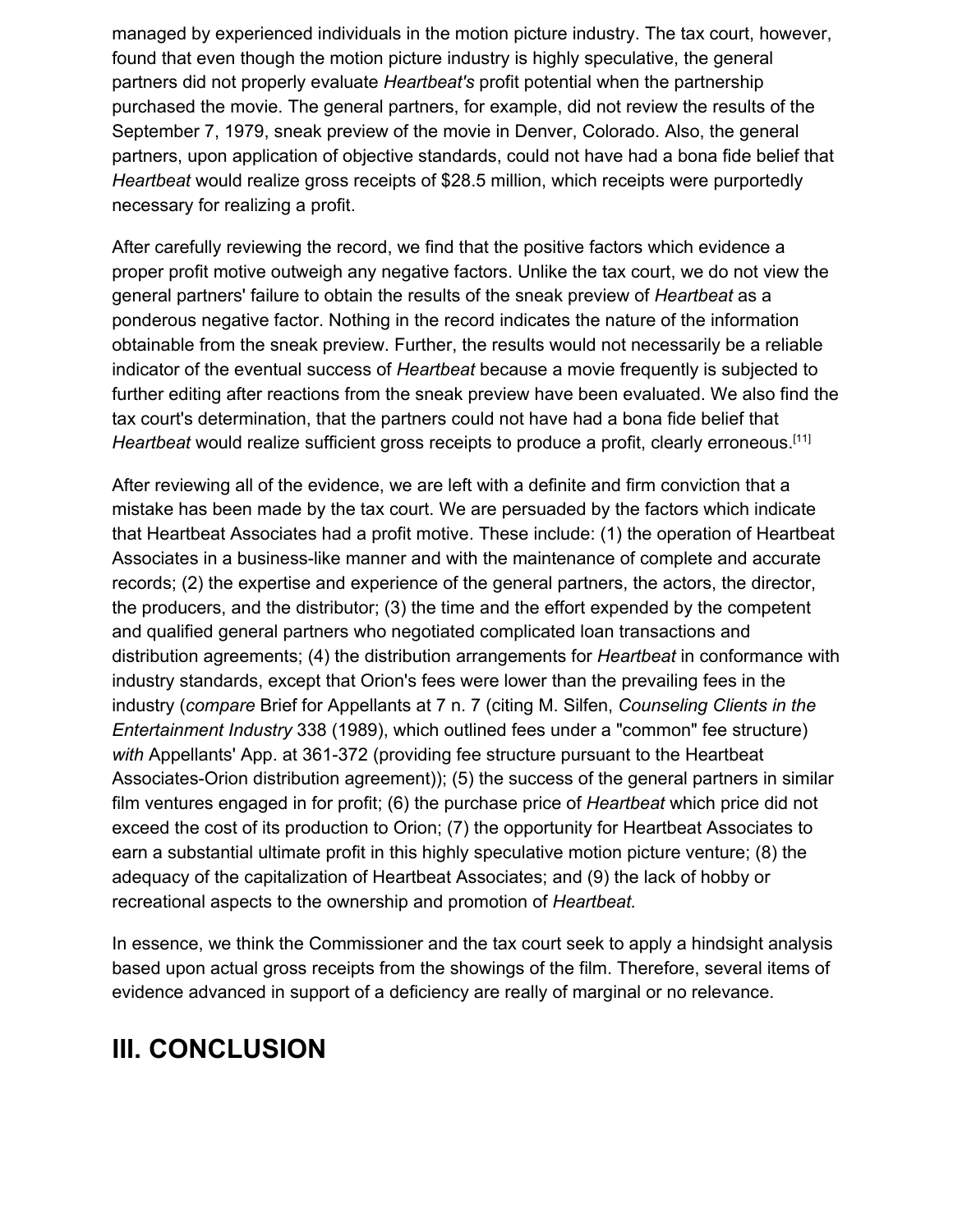For the reasons stated herein, we reverse the tax court's findings as clearly erroneous. We hold that Heartbeat Associates had the requisite profit objective. In light of this decision, we also reverse the tax court's imposition of a penalty interest rate for the alleged "tax motivated transaction" because it is not applicable to the taxpayers.

[\*] The HONORABLE WILLIAM C. HANSON, Senior United States District Judge for the Northern/Southern Districts of Iowa, sitting by designation.

[1] Sue A. Evans is a party to this action solely because she filed a joint income tax return during the years 1977 through 1980, with her husband, John S. Evans.

[2] Unless otherwise indicated, all section references are to the Internal Revenue Code as amended and in effect during the years at issue, and all Rule references are to the Tax Court Rules of Practice and Procedure.

[3] The Internal Revenue Service found deficiencies for the years 1977 and 1978 because of the disallowance of a carryback of the 1980 losses and investment tax credit.

[4] Section 183(a) provides:

(a) General rule. — In the case of an activity engaged in by an individual or an S corporation, if such activity is not engaged in for profit, no deduction attributable to such activity shall be allowed under this chapter except as provided in this section.

I.R.C. § 183(a) (1986).

[5] Section 183(c) provides:

(c) Activity not engaged in for profit defined. — For purposes of this section, the term "activity not engaged in for profit" means any activity other than one with respect to which deductions are allowable for the taxable year under section 162 or under paragraph (1) or (2) of section 212.

I.R.C. § 183(c) (1986).

[6] Section 162 provides, in relevant part, that:

(a) In general. — There shall be allowed as a deduction all the ordinary and necessary expenses paid or incurred during the taxable year in carrying on any trade or business.

I.R.C. § 162(a) (1986).

[7] Section 212 provides, in relevant part, that:

In the case of an individual, there shall be allowed as a deduction all the ordinary and necessary expenses paid or incurred during the taxable year —

(1) for the production or collection of income;

(2) for the management, conservation, or maintenance of property held for the production of income.

I.R.C. § 212 (1986).

[8] Section 167(a) provides, in relevant part, that:

(a) General rule. — There shall be allowed as a depreciation deduction a reasonable allowance for the exhaustion, wear and tear (including a reasonable allowance for obsolescence) —

(1) of property used in the trade or business, or

(2) of property held for the production of income.